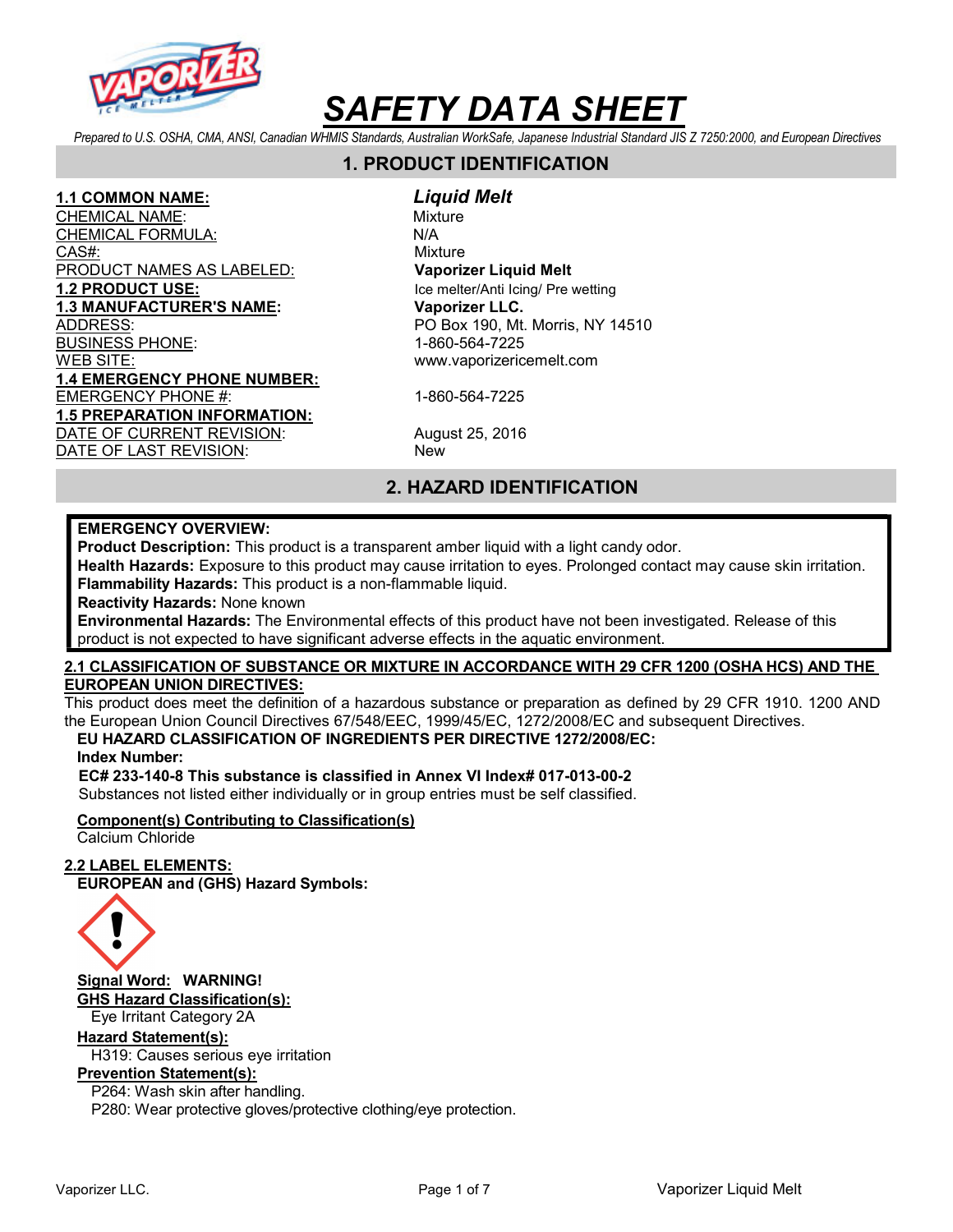

### Response Statement(s):

P305+P351+P338: IF IN EYES: Rinse cautiously with water for several minutes. Remove contact lenses, if present and easy to do. Continue rinsing.

P337+P313: If eye irritation persists: Get medical advice/attention.

### Storage Statement(s):

None Applicable

#### Disposal Statement(s):

None Applicable

### 2.3 HEALTH HAZARDS OR RISKS FROM EXPOSURE:

SYMPTOMS OF OVEREXPOSURE BY ROUTE OF EXPOSURE: The most significant routes of exposure for this product are by inhalation, skin contact, eye contact or ingestion.

ACUTE:

INHALATION: Inhalation may be irritating to the respiratory tract.

CONTACT WITH SKIN: Repeated or prolonged contact may cause skin irritation.

EYE CONTACT: Contact may irritate the eyes, resulting in redness or watering.

INGESTION: Ingestion of a large quantity may cause gastrointestinal irritation with nausea and vomiting. CHRONIC: None known

**TARGET ORGANS: Acute:** Eyes, Skin, Respiratory System **Chronic: None Known** Chronic: None Known

# 3. COMPOSITION AND INFORMATION ON INGREDIENTS

| <b>Hazardous Ingredients:</b>                                                                                                             | $WT\%$ | CAS#       | <b>EINECS#</b> | <b>Hazard Classification</b> |  |  |  |
|-------------------------------------------------------------------------------------------------------------------------------------------|--------|------------|----------------|------------------------------|--|--|--|
| Calcium Chloride                                                                                                                          | 15-40% | 10043-52-4 | 233-140-8      | Eye Irritant Category 2A     |  |  |  |
| Balance of other ingredients is less than 1% in concentration (or 0.1% for carcinogens, reproductive toxins, or respiratory sensitizers). |        |            |                |                              |  |  |  |

NOTE: ALL WHMIS required information is included in appropriate sections based on the ANSI Z400.1-2010 format. This product has been classified in accordance with the hazard criteria of the CPR and the SDS contains all the information required by the CPR, EU Directives and the Japanese Industrial Standard JIS Z 7250: 2000.

# 4. FIRST-AID MEASURES

### 4.1 DESCRIPTION OF FIRST AID MEASURES:

EYE CONTACT: If product enters the eyes, open eyes while under gentle running water for at least 15 minutes. Seek medical attention if irritation persists.

SKIN CONTACT: If product contacts skin, wash skin thoroughly with soap and water after handling. Seek medical attention if irritation develops and persists.

INHALATION: If breathing becomes difficult, remove victim to fresh air. If necessary, use artificial respiration to support vital functions. Seek medical attention.

INGESTION: If product is swallowed, call physician or poison control center for most current information. If professional advice is not available, do not induce vomiting. Never induce vomiting or give diluents (milk or water) to someone who is unconscious, having convulsions, or who cannot swallow. Seek medical advice. Take a copy of the label and/or SDS with the victim to the health professional.

### MEDICAL CONDITIONS AGGRAVATED BY EXPOSURE: None known

### 4.2 SYMPTOMS AND EFFECTS, BOTH ACUTE AND DELAYED:

Exposure to this product may cause irritation to skin and eyes. Inhalation of dust may cause irritation to respiratory system. May be harmful if swallowed with digestive tract irritation and vomiting.

4.3 RECOMMENDATIONS TO PHYSICIANS: Treat symptoms and eliminate overexposure.

# 5. FIRE-FIGHTING MEASURES

### 5.1 FIRE EXTINGUISHING MATERIALS:

Use fire extinguishing methods below:

| Water Spray: Yes | Carbon Dioxide: Yes  |
|------------------|----------------------|
| Foam: Yes        | Dry Chemical: Yes    |
| Halon: Yes       | Other: Any "C" Class |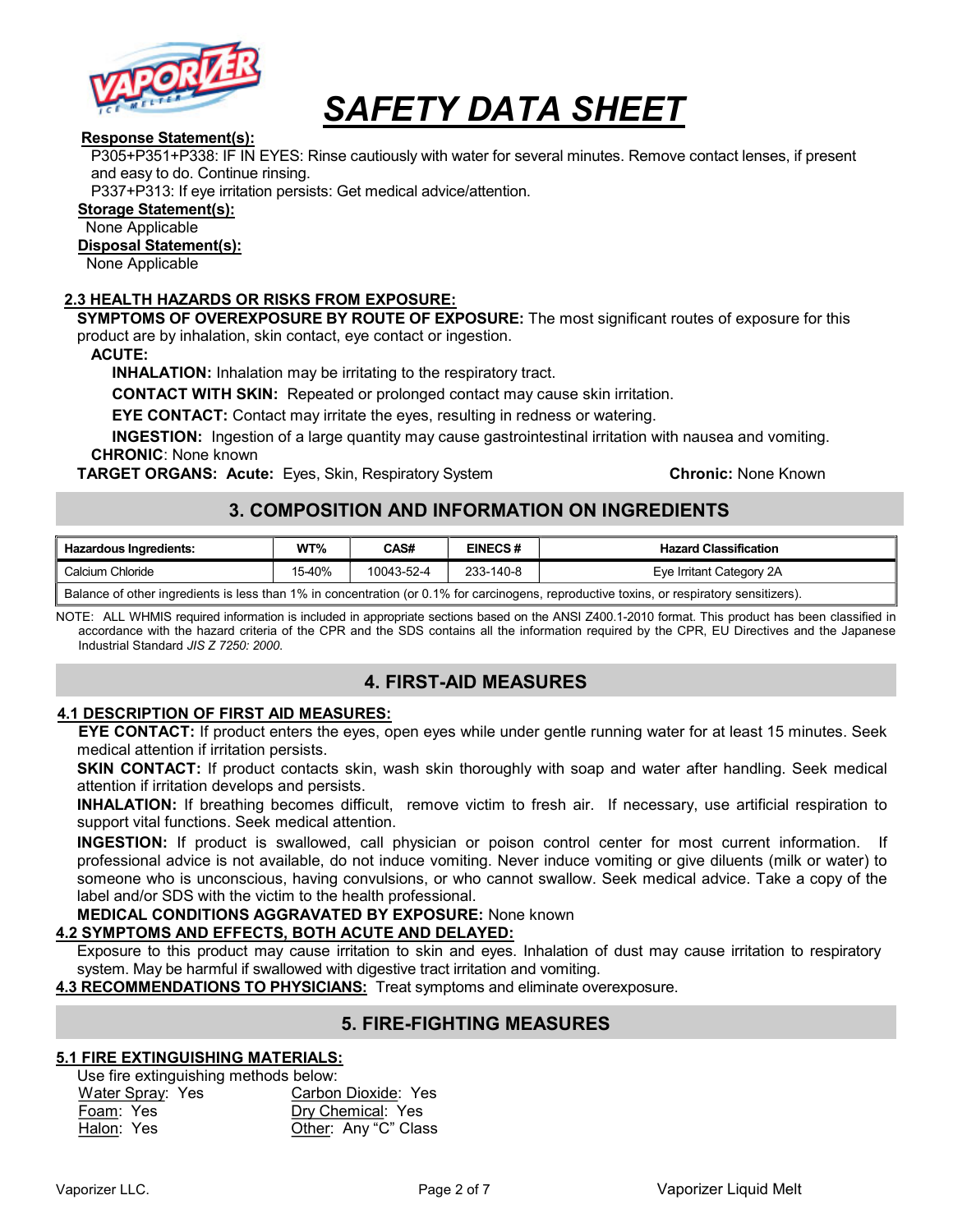

### 5.2 UNUSUAL FIRE AND EXPLOSION HAZARDS:

Stream of water directly into the product will generate large amounts of foam.

Explosion Sensitivity to Mechanical Impact: No

Explosion Sensitivity to Static Discharge: No

### 5.3 SPECIAL FIRE-FIGHTING PROCEDURES:

Incipient fire responders should wear eye protection. Structural firefighters must wear Self-Contained Breathing Apparatus and full protective equipment. Isolate materials not yet involved in the fire and protect personnel. Move containers from fire area if this can be done without risk; otherwise, cool with carefully applied water spray. If possible, prevent runoff water from entering storm drains, bodies of water, or other environmentally sensitive areas.<br>**HIMIS RATING SYSTEM** 





Hazard Scale: 0 = Minimal 1 = Slight 2 = Moderate 3 = Serious 4 = Severe \* = Chronic hazard

# 6. ACCIDENTAL RELEASE MEASURES

### 6.1 PERSONAL PRECAUTIONS, PROTECTIVE EQUIPMENT AND EMERGENCY PROCEDURES:

See section 8.2 for Exposure Controls.

### 6.2 ENVIRONMENTAL PRECAUTIONS:

No specific hazards connected with leaks and splits.

### 6.3 SPILL AND LEAK RESPONSE:

Sweep up spilled materials and place in appropriate container for disposal or re-use. Dispose of in accordance with U.S. Federal, State, and local hazardous waste disposal regulations and those of Canada and its Provinces, those of Australia, Japan and EU Member States (see Section 13, Disposal Considerations).

# 7. HANDLING and STORAGE

### 7.1 PRECAUTIONS FOR SAFE HANDLING:

Establish good personal hygiene and work practices. Always wash hands and face before eating, drinking or smoking. 7.2 STORAGE AND HANDLING PRACTICES:

Store in a well-ventilated place. Keep cool. Store away from incompatible materials. Keep containers closed.

### 7.3 SPECIFIC USES:

Ice melter/Anti Icing/ Pre wetting.

# 8. EXPOSURE CONTROLS - PERSONAL PROTECTION

### 8.1 EXPOSURE PARAMETERS:

| <b>Chemical Name</b> | CAS#       | . <i>.</i><br><b>ACGIF</b><br>- V<br>. . | TWA<br>วรหA     |
|----------------------|------------|------------------------------------------|-----------------|
| Calcium Chloride     | 10043-52-4 | $\cdots$<br>Not<br>t established         | Not established |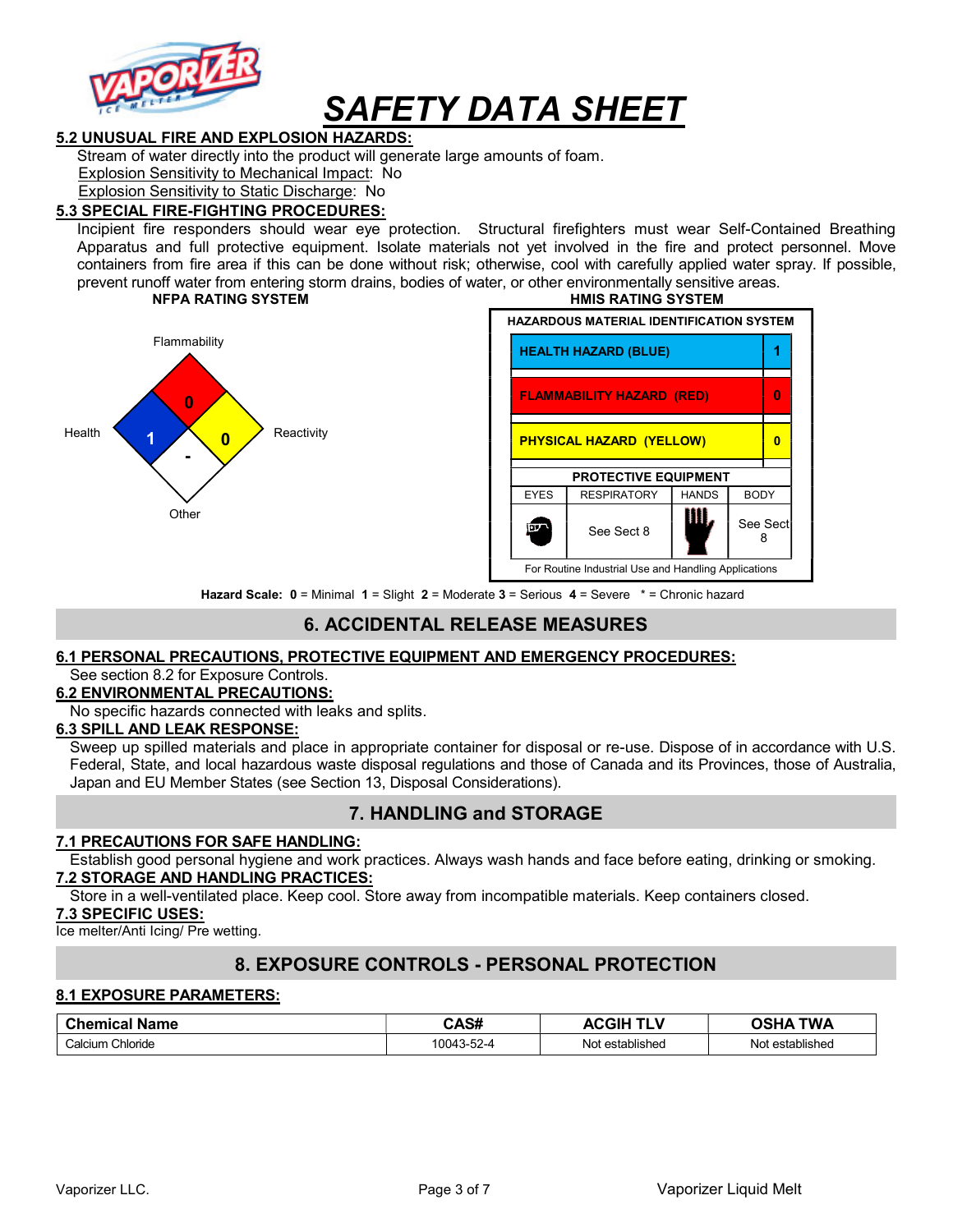

### 8.2 EXPOSURE CONTROLS:

VENTILATION AND ENGINEERING CONTROLS: Use with adequate ventilation to ensure exposure levels are maintained below the limits provided above.

The following information on appropriate Personal Protective Equipment is provided to assist employers in complying with OSHA regulations found in 29 CFR Subpart I (beginning at 1910.132) or equivalent standard of Canada, or standards of EU member states (including EN 149 for respiratory PPE, and EN 166 for face/eye protection), and those of Japan. Please reference applicable regulations and standards for relevant details.

RESPIRATORY PROTECTION: Not normally required when using this product. If necessary, use only respiratory protection authorized in the U.S. Federal OSHA Respiratory Protection Standard (29 CFR 1910.134), equivalent U.S. State standards, Canadian CSA Standard Z94.4-93, the European Standard EN149, or EU member states.

EYE PROTECTION Safety glasses or goggles are recommended to prevent eye contact. If necessary, refer to U.S. OSHA 29 CFR 1910.133, Canadian Standards, and the European Standard EN166, Australian Standards, or relevant Japanese Standards.

HAND PROTECTION: Protective gloves are recommended to prevent skin contact. If necessary, refer to U.S. OSHA 29 CFR 1910.138, the European Standard DIN EN 374, the appropriate Standards of Canada, Australian Standards, or relevant Japanese Standards.

**BODY PROTECTION:** Use body protect appropriate to task being performed. If necessary, refer to appropriate Standards of Canada, or appropriate Standards of the EU, Australian Standards, or relevant Japanese Standards.

# 9. PHYSICAL and CHEMICAL PROPERTIES

### 9.1 INFORMATION ON BASIC PHYSICAL AND CHEMICAL PROPERTIES:

APPEARANCE (Physical State) and COLOR: This product is a transparent amber liquid.

ODOR: Light candy odor ODOR THRESHOLD: Not Applicable pH: 6.0-8.0 MELTING/FREEZING POINT: Not Applicable BOILING POINT: Not Applicable FLASH POINT: Not combustible EVAPORATION RATE (n-BuAc=1): Not Available FLAMMABILITY (SOLID, GAS): Not Applicable UPPER/LOWER FLAMMABILITY OR EXPLOSION LIMITS: Not Applicable VAPOR PRESSURE (mm Hg @ 20°C (68°F): Not Available VAPOR DENSITY: Not Applicable RELATIVE DENSITY: 1.28-1.32 DENSITY: Not Applicable SPECIFIC GRAVITY: Not Available SOLUBILITY IN WATER: Soluble WEIGHT PER GALLON: Not Available PARTITION COEFFICENT (n-octanol/water): Not Applicable AUTO-IGNITION TEMPERATURE: Not Applicable DECOMPOSITION TEMPERATURE: Not Available VISCOSITY: Not Available VOC g/l / Lb/gal: Not Available

### 9.2 OTHER INFORMATION:

No additional information available.

# 10. STABILITY and REACTIVITY

#### 10.1 REACTIVITY:

This product is not reactive.

### 10.2 STABILITY:

Stable under conditions of normal storage and use.

### 10.3 POSSIBILITY OF HAZARDOUS REACTIONS:

Chemical reactions occur when this product is involved with strong acids such as sulfuric or nitric acid.

### 10.4 CONDITIONS TO AVOID:

Incompatible materials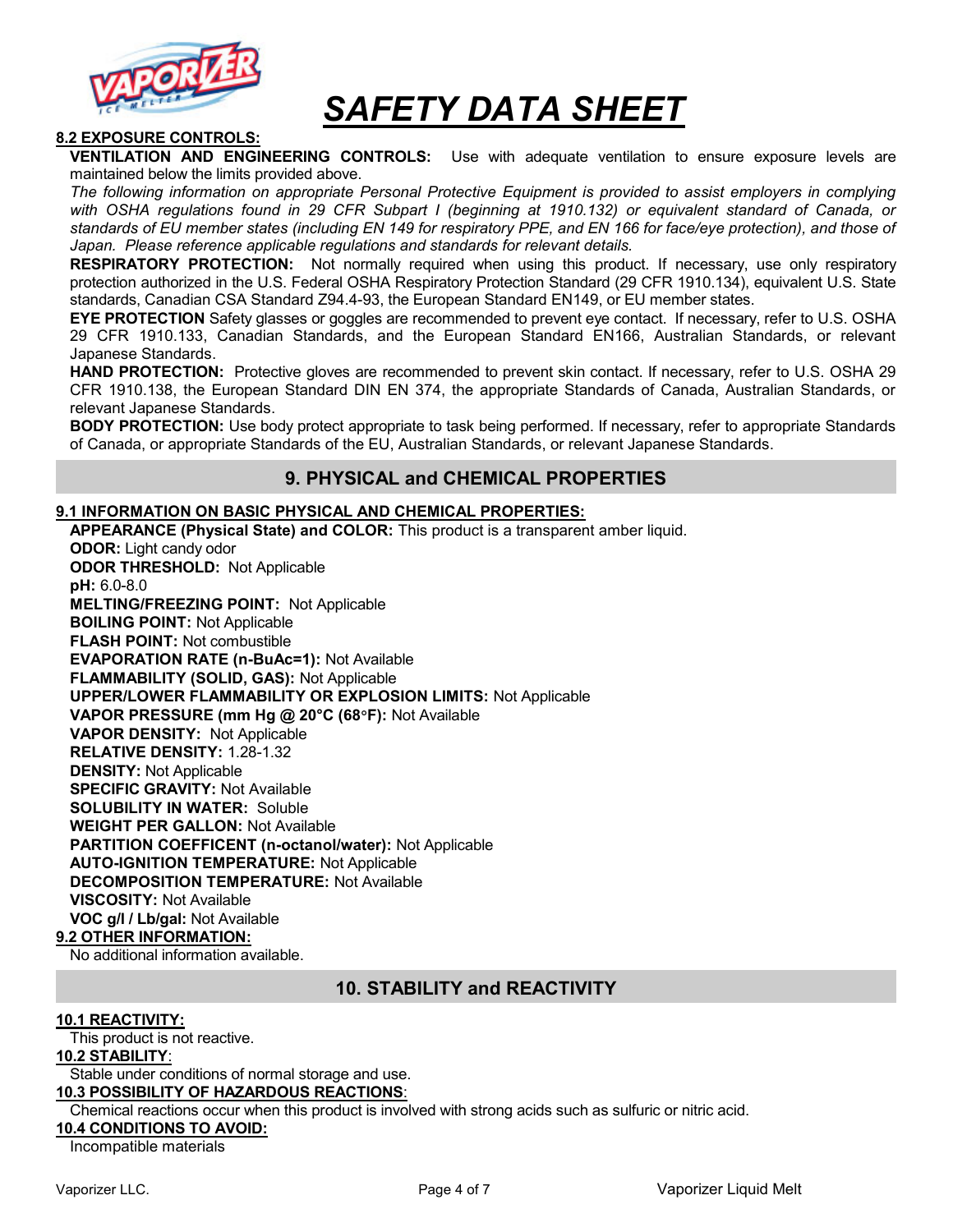

# 10.5 MATERIALS WITH WHICH SUBSTANCE IS INCOMPATIBLE:

Strong oxidants, acids

### 10.6 HAZARDOUS DECOMPOSITION PRODUCTS:

Thermal decomposition products include carbon oxides and nitrogen oxides.

# 11. TOXICOLOGICAL INFORMATION

### 11.1 INFORMATION ON TOXICOLOGICAL EFFECTS:

TOXICITY DATA:

CAS#: 10043-52-4

Oral, Rat: LD50 = 1,000 mg/kg;

SUSPECTED CANCER AGENT: None of the ingredients within this product are found on the following lists: FEDERAL OSHA Z LIST, NTP, IARC, or CAL/OSHA and therefore are not considered to be, or suspected to be, cancer-causing agents by these agencies.

**IRRITANCY OF PRODUCT:** This product may be irritating to skin and eyes.

SENSITIZATION TO THE PRODUCT: This product is not considered a respiratory system or skin sensitizer.

REPRODUCTIVE TOXICITY INFORMATION: No information concerning the effects of this product and its components on the human reproductive system.

SPECIFIC TARGET ORGAN TOXICITY - SINGLE EXPOSURE: Eyes and Skin

SPECIFIC TARGET ORGAN TOXICITY – REPEATED EXPOSURE: None known

ASPIRATION HAZARD: None

# 12. ECOLOGICAL INFORMATION

### 12.1 TOXICITY:

CAS#: 10043-52-4

Waterflea: EC50 = 2,400 mg/l-48h

This material is water soluble and occurs naturally, and is unlikely to have any long term effect on the environment. However, large or frequent applications or spills can have a potentially damaging effect on the environment.

### 12.2 PERSISTENCE AND DEGRADABILITY:

This material is not organic and therefore does not undergo biodegradation.

### 12.3 BIOACCUMULATIVE POTENTIAL:

Based on available information, the sodium chloride present may bioaccumulate in some aquatic organisms.

### 12.4 MOBILITY IN SOIL:

This material is water soluble and is expected to move rapidly with surface water or ground water flows.

### 12.5 RESULTS OF PBT ANDvPvB ASSESSMENT:

No specific data available on this product.

### 12.6 OTHER ADVERSE EFFECTS:

No specific data available on this product.

ALL WORK PRACTICES MUST BE AIMED AT ELIMINATING ENVIRONMENTAL CONTAMINATION.

### 12.7 WATER ENDANGERMENT CLASS:

Water endangering in accordance with EU Guideline 91/155-EWG. Not determined

# 13. DISPOSAL CONSIDERATIONS

### 13.1 WASTE TREATMENT METHODS:

Waste disposal must be in accordance with appropriate U.S. Federal, State, and local regulations, those of Canada, Australia, EU Member States and Japan.

13.2 EU Waste Code:

Not determined

# 14. TRANSPORTATION INFORMATION

### US DOT, IATA, IMO, ADR:

U.S. DEPARTMENT OF TRANSPORTATION (DOT) SHIPPING REGULATIONS: This product is classified (per 49 CFR 172.101) by the U.S. Department of Transportation, as follows.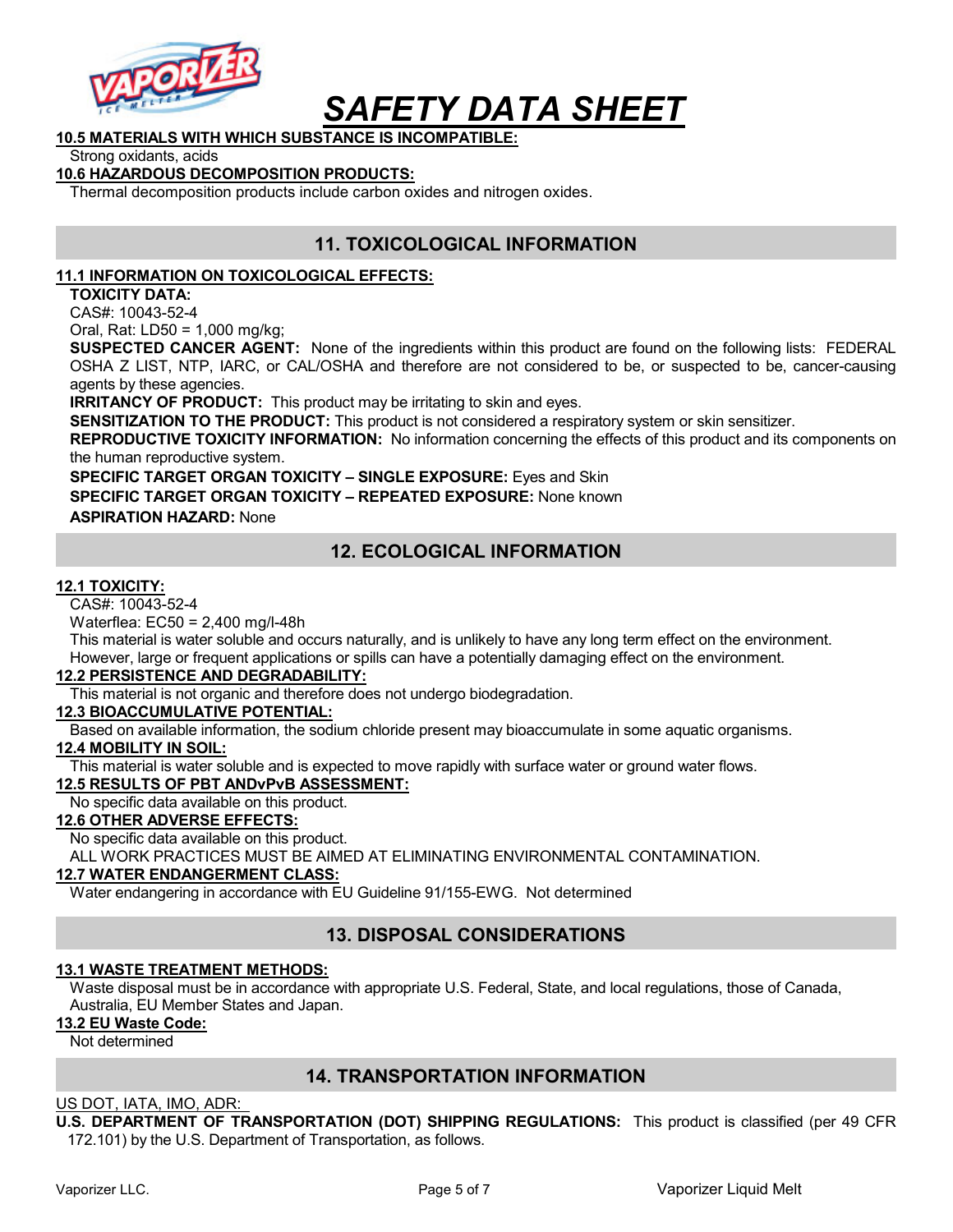

14.1 PROPER SHIPPING NAME: Non-Regulated Material

14.2 HAZARD CLASS NUMBER and DESCRIPTION: None

14.3 UN IDENTIFICATION NUMBER: None 14.4 PACKING GROUP: None

#### 14.5 DOT LABEL(S) REQUIRED: None NORTH AMERICAN EMERGENCY RESPONSE GUIDEBOOK NUMBER: None

RQ QUANTITY: None

14.6 MARINE POLLUTANT: None of the components of this product are designated by the Department of Transportation to be Marine Pollutants (49 CFR 172.101, Appendix B).

14.7 SPECIAL PRECAUTIONS FOR USER:

None known

### 14.8 INTERNATIONAL TRANSPORTION:

INTERNATIONAL AIR TRANSPORT ASSOCIATION SHIPPING INFORMATION (IATA): This product is not considered as dangerous goods.

INTERNATIONAL MARITIME ORGANIZATION SHIPPING INFORMATION (IMO): This product is not considered as dangerous goods.

### 14.9 TRANSPORT IN BULK ACCORDING TO ANNEX II OF MARPOL 73/78 AND IBC CODE:

EUROPEAN AGREEMENT CONCERNING THE INTERNATIONAL CARRIAGE OF DANGEROUS GOODS BY ROAD (ADR): This product is not considered by the United Nations Economic Commission for Europe to be dangerous goods.

# 15. REGULATORY INFORMATION

### 15.1 UNITED STATES REGULATIONS:

U.S. SARA REPORTING REQUIREMENTS: The components of this product are not subject to the reporting requirements of Sections 302, 304, and 313 of Title III of the Superfund Amendments and Reauthorization Act.

U.S. SARA THRESHOLD PLANNING QUANTITY: There are no specific Threshold Planning Quantities for the components of this product. The default Federal SDS submission and inventory requirement filing threshold of 10,000 lbs (4,540 kg) therefore applies, per 40 CFR 370.20.

### U.S. CERCLA REPORTABLE QUANTITY (RQ): None

**U.S. TSCA INVENTORY STATUS:** The components of this product are listed on the TSCA Inventory or are exempted form listing.

### OTHER U.S. FEDERAL REGULATIONS: None

CALIFORNIA SAFE DRINKING WATER AND TOXIC ENFORCEMENT ACT (PROPOSITION 65): Ingredients within this product are not on the Proposition 65 Lists.

### 15.2 CANADIAN REGULATIONS:

CANADIAN DSL/NDSL INVENTORY STATUS: All components are DSL Listed, NDSL Listed and/or are exempt from listing.

OTHER CANADIAN REGULATIONS: Not applicable.

# CANADIAN ENVIRONMENTAL PROTECTION ACT (CEPA) PRIORITIES SUBSTANCES LISTS:

This product has been classified in accordance with the hazard criteria of the Controlled Products Regulations and the SDS contains all of the information required by those regulations.

CANADIAN WHMIS CLASSIFICATION and SYMBOLS: This product has been classified per WHMIS 2015.

# 15.3 EUROPEAN ECONOMIC COMMUNITY INFORMATION:

This product does meet the definition of a hazardous substance or preparation as defined by the European Union Council Directives 67/548/EEC, 1999/45/EC, 1272/2008/EC and subsequent Directives. See Section 2 for full Details.

# 15.4 AUSTRALIAN INFORMATION FOR PRODUCT:

The components of this product are listed on the International Chemical Inventory list.

# 15.5 JAPANESE INFORMATION FOR PRODUCT:

# JAPANESE MINISTER OF INTERNATIONAL TRADE AND INDUSTRY (MITI) STATUS:

The components of this product are not listed as Class I Specified Chemical Substances, Class II Specified Chemical Substances, or Designated Chemical Substances by the Japanese MITI.

# JAPANESE ENCS INVENTORY:

The components of this product are on the ENCS Inventory as indicated in the section on International Chemical Inventories, below.